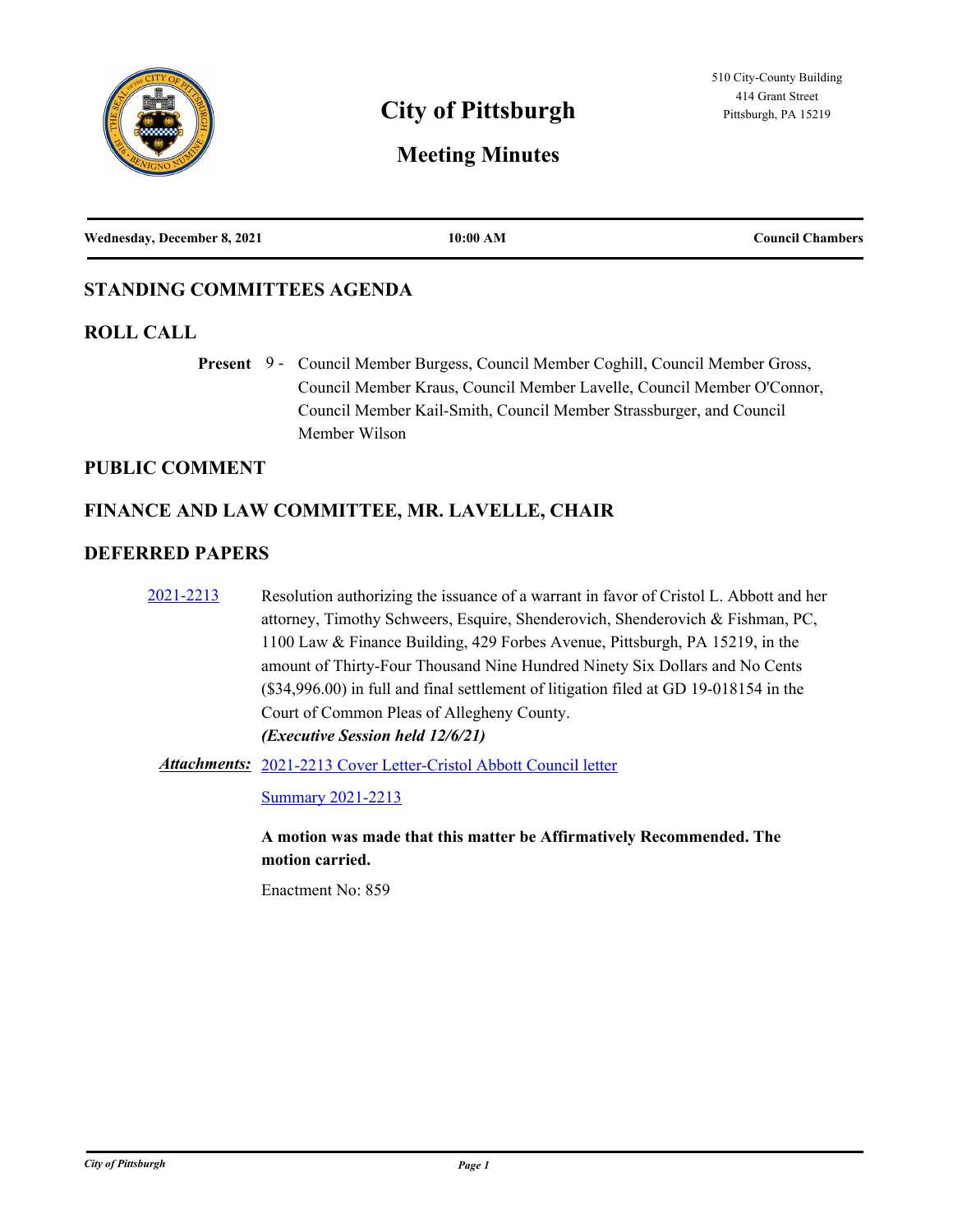[2021-2214](http://pittsburgh.legistar.com/gateway.aspx?m=l&id=/matter.aspx?key=27116) Resolution authorizing the issuance of a warrant in favor of Michael Lucas, c/o Regina M. McIlvaine, Esquire, Lowenthal & Abrams, P.C., 555 City Line Avenue, Suite 500, Bala Cynwyd, PA 19004, in the amount of Two Thousand Five Hundred Dollars and No Cents (\$2,500.00) in full and final settlement of litigation filed at GD 17-004195 in the Court of Common Pleas of Allegheny County. *(Executive Session held 12/6/21)*

[2021-2214 Cover Letter-Lucas Council letter](http://pittsburgh.legistar.com/gateway.aspx?M=F&ID=bc5470a9-5fea-4e59-9b2b-870451910a0e.docx) *Attachments:*

[Summary 2021-2214](http://pittsburgh.legistar.com/gateway.aspx?M=F&ID=fdddb730-9636-4953-a1d1-5656558b128f.docx)

### **A motion was made that this matter be Affirmatively Recommended. The motion carried.**

Enactment No: 860

- [2021-2215](http://pittsburgh.legistar.com/gateway.aspx?m=l&id=/matter.aspx?key=27117) Resolution authorizing the issuance of a warrant in favor of Kellee Masucci and her attorneys, Matzus Law LLC, 310 Grant St., Suite 3210, Pittsburgh, PA 15219, in the amount of Fifty Nine Thousand Four Hundred Seventy Seven Dollars and No Cents (\$59,477.00) in full and final settlement of litigation filed at GD 19-003246 in the Court of Common Pleas of Allegheny County. *(Executive Session held 12/6/21)*
	- [2021-2215 Cover Letter-Masucci Council letter](http://pittsburgh.legistar.com/gateway.aspx?M=F&ID=26d636d5-c50c-40e9-94f8-f017a0bf7344.docx) *Attachments:*

**[Summary 2021-2215](http://pittsburgh.legistar.com/gateway.aspx?M=F&ID=69773f59-ed36-4ec5-bdab-dfa30f5a0432.docx)** 

### **A motion was made that this matter be Affirmatively Recommended. The motion carried.**

Enactment No: 861

- [2021-2216](http://pittsburgh.legistar.com/gateway.aspx?m=l&id=/matter.aspx?key=27118) Resolution authorizing the Mayor and the City Solicitor, on behalf of the City of Pittsburgh, to enter into a professional services agreement with Cohen Law Group to address a matter of pending telecommunications litigation at USDC 2:21-cv-443 at an amount not to exceed sixty-one thousand fifty dollars (\$61,050). *(Executive Session held 12/6/21)*
	- Attachments: [2021-2216 Cover Letter-Cohen 2021a Council letter](http://pittsburgh.legistar.com/gateway.aspx?M=F&ID=a2965b7b-ff5c-48fc-8252-9a94ffbb9a20.docx)

[2021-2216-WCP21-069 Cohen Law Group](http://pittsburgh.legistar.com/gateway.aspx?M=F&ID=a27a59d8-76b3-4f0a-865e-1b0eedd91641.pdf)

[Summary 2021-2216](http://pittsburgh.legistar.com/gateway.aspx?M=F&ID=2d16fe3b-a8e4-4df7-88ac-475e244c0d2a.docx)

### **A motion was made that this matter be Affirmatively Recommended. The motion carried.**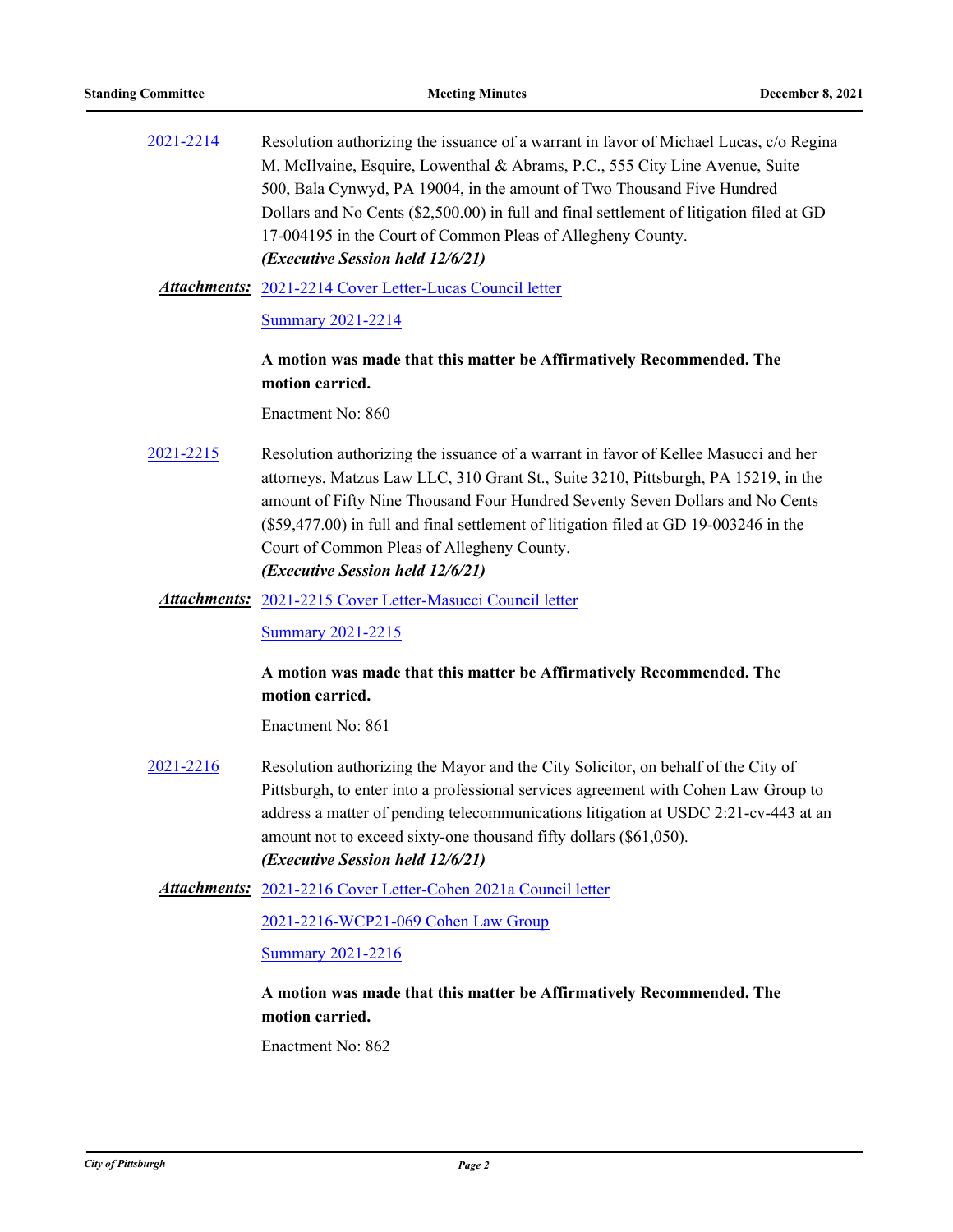| 2021-2217 | Resolution authorizing the issuance of a warrant in favor of Allan Daniels and Simon &<br>Simon, PC, 1818 Market Street, Suite 2000, Philadelphia, PA 19103, in the amount<br>of Sixty Five Thousand Dollars (\$65,000.00) relating to the full and final settlement of<br>a case filed in the Allegheny County Court of Common Pleas at A.R. 18-005657.<br>(Executive Session held 12/6/21) |
|-----------|----------------------------------------------------------------------------------------------------------------------------------------------------------------------------------------------------------------------------------------------------------------------------------------------------------------------------------------------------------------------------------------------|
|           | <b>Attachments:</b> 2021-2217 Cover Letter-Allan Daniels Council letter                                                                                                                                                                                                                                                                                                                      |
|           | <b>Summary 2021-2217</b>                                                                                                                                                                                                                                                                                                                                                                     |
|           | A motion was made that this matter be Affirmatively Recommended. The                                                                                                                                                                                                                                                                                                                         |
|           | motion carried.                                                                                                                                                                                                                                                                                                                                                                              |
|           | Enactment No: 863                                                                                                                                                                                                                                                                                                                                                                            |
| 2021-2218 | Resolution authorizing the issuance of a warrant in favor of Sommer Abbott and Phil<br>DiLucente and Associates LLC, 310 Grant Street, Suite 1801, Pittsburgh, PA                                                                                                                                                                                                                            |
|           | 15219, in the amount of Fifteen Thousand Dollars and no Cents (\$15,000.00) in full                                                                                                                                                                                                                                                                                                          |
|           | and final settlement of litigation filed at 21-000918 G.D. in the Court of Common                                                                                                                                                                                                                                                                                                            |
|           | Pleas of Allegheny County.                                                                                                                                                                                                                                                                                                                                                                   |
|           | (Executive Session held 12/6/21)                                                                                                                                                                                                                                                                                                                                                             |
|           | <b>Attachments:</b> 2021-2218 Cover Letter-Sommer Abbott Council letter                                                                                                                                                                                                                                                                                                                      |
|           | <b>Summary 2021-2218</b>                                                                                                                                                                                                                                                                                                                                                                     |
|           |                                                                                                                                                                                                                                                                                                                                                                                              |

### **A motion was made that this matter be Affirmatively Recommended. The motion carried.**

Enactment No: 864

### **NEW PAPERS**

[2021-2248](http://pittsburgh.legistar.com/gateway.aspx?m=l&id=/matter.aspx?key=27150) Resolution authorizing the Director of the Department of Finance to enter into a License Agreement with Giant Eagle, Inc., to allow the performance of pre-development due diligence investigations and site inspections on designated City property in order to facilitate the construction of a GetGo café and market in the Homewood and Larimer community.

#### [2021-2248 Cover Letter GetGo License Council Letter](http://pittsburgh.legistar.com/gateway.aspx?M=F&ID=b572b28c-8d25-43ec-8719-42b08823cea6.docx) *Attachments:*

#### **[Summary 2021-2248](http://pittsburgh.legistar.com/gateway.aspx?M=F&ID=a8acdebd-30a9-42d1-b784-aebed8d87a63.docx)**

### **A motion was made that this matter be Affirmatively Recommended. The motion carried.**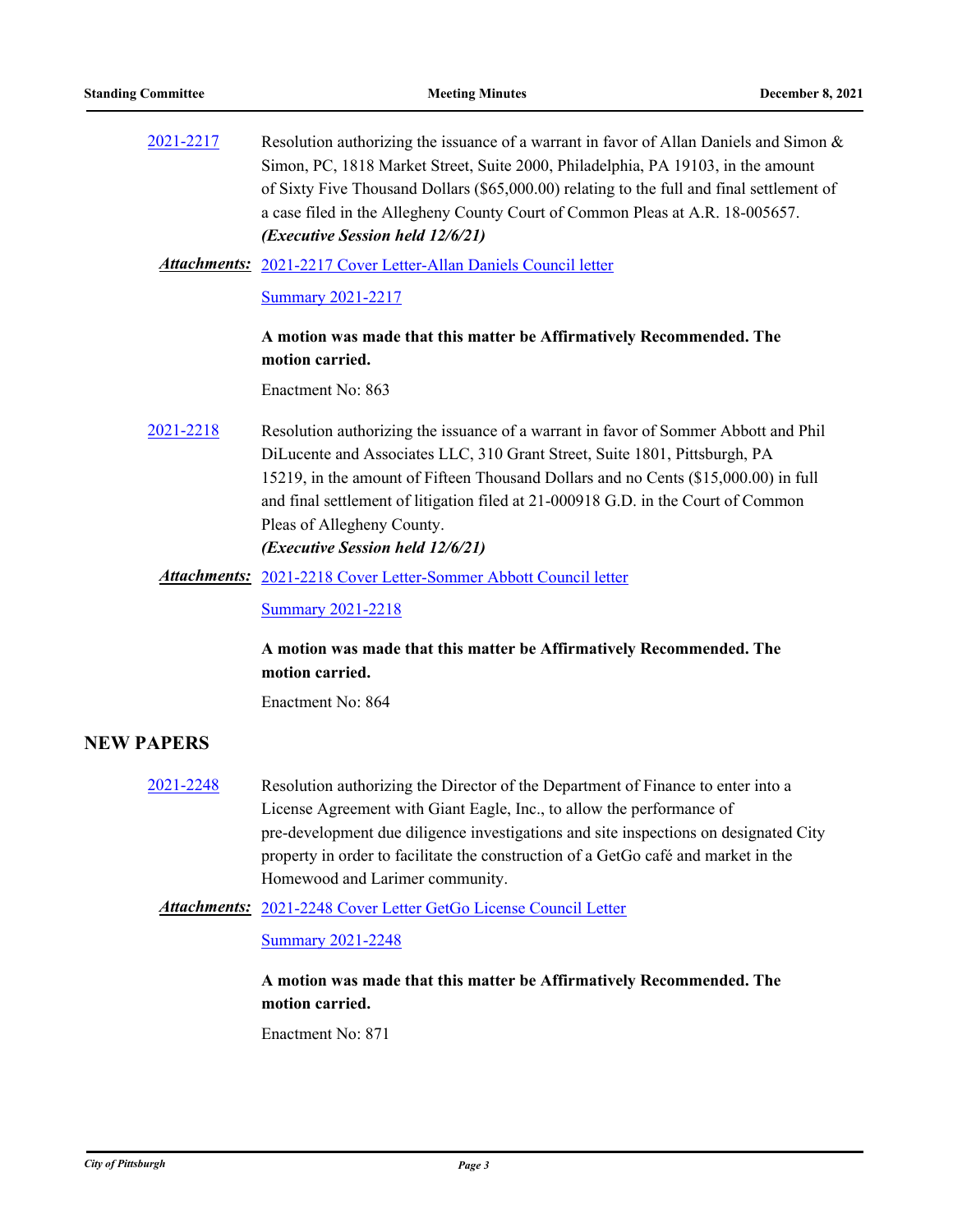### **INVOICES**

### **INVOICES FOR COUNCIL APPROVAL**

**The following departmental invoices not covered under a contract with the City shall be paid by the City Controller after the invoices have been approved by City Council at the December 8th Standing Committees meeting. A completed standard form detailing the expenditures is attached to all of the below listed invoices. No payments will be made to any of the below listed vendors prior the approval of City Council.**

**CITY COUNCIL**

**Brillman, Laura – intern (Dist. 8) 144.00**

**HiTouch Business Services – staff chairs 2,428.85**

**Polish Hill Civic Association – legal costs/appeal of real estate**

**development (Dist. 7) 1,500.00**

**Singer, Matt – reimb/2 months of Zoom & supplies (Dist. 5) 53.36**

**Spectra Associates – custom minute books 474.50**

**OFFICE OF EQUITY**

**Global Wordsmiths – interpretation services 2,460.00**

**INNOVATION & PERFORMANCE**

**CDW Government – supplies 594.74**

**CONTROLLER**

**Pittsburgh Mailing Systems – window envelopes 1,095.00**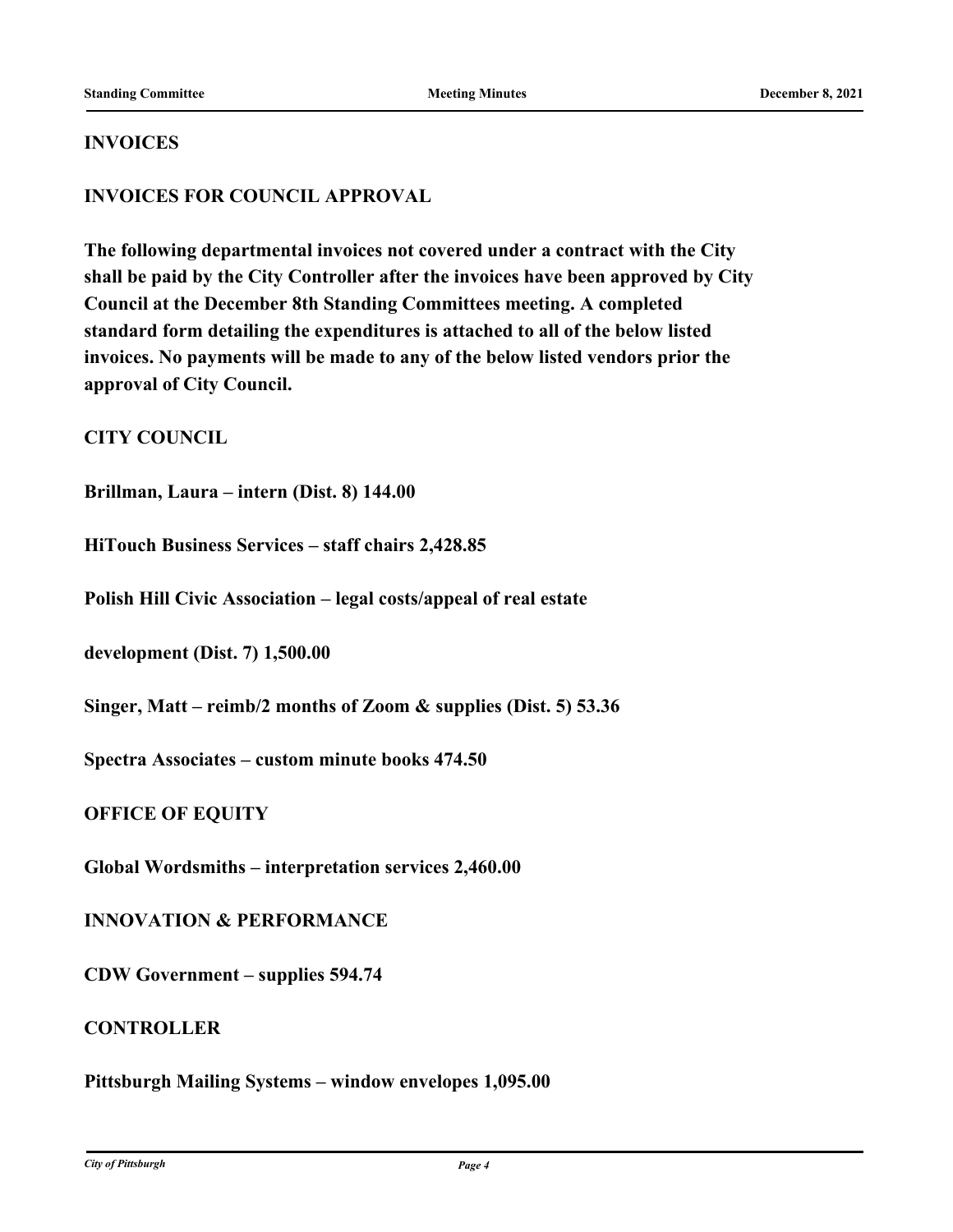#### **Pittsburgh Mailing Systems – window envelopes 630.00**

#### **FINANCE**

**Moore Wallace – envelopes for pensions 750.00**

**Amy Manfredo – notary fee 80.00**

### **LAW**

**Wolters Kluwer Law & Business – legal publication 656.47**

**Thompson West – legal publication 806.30**

**Department of Real Estate – filings, copying at Recorder of Deeds Office 34.50**

### **PUBLIC SAFETY**

**Kearns, Carla – reimbursement for training 942.63**

**Wood, Caytlin – reimbursement for training 677.00**

**River City Brass Band – Light Up Night event performance 2,500.00**

**Appel, Joseph C – Light Up Night professional photography 301.00**

**EMS**

**Gerstacker, G Fred – EMS coverage at Pitt game 400.42**

**Parkview VFD/EMS – EMS coverage at Pitt game 973.22**

**Highlands, Ryan – EMS coverage at Pitt game 400.42**

**Munhall Area Prehospital Services – EMS coverage at Steelers & Pitt games 752.50**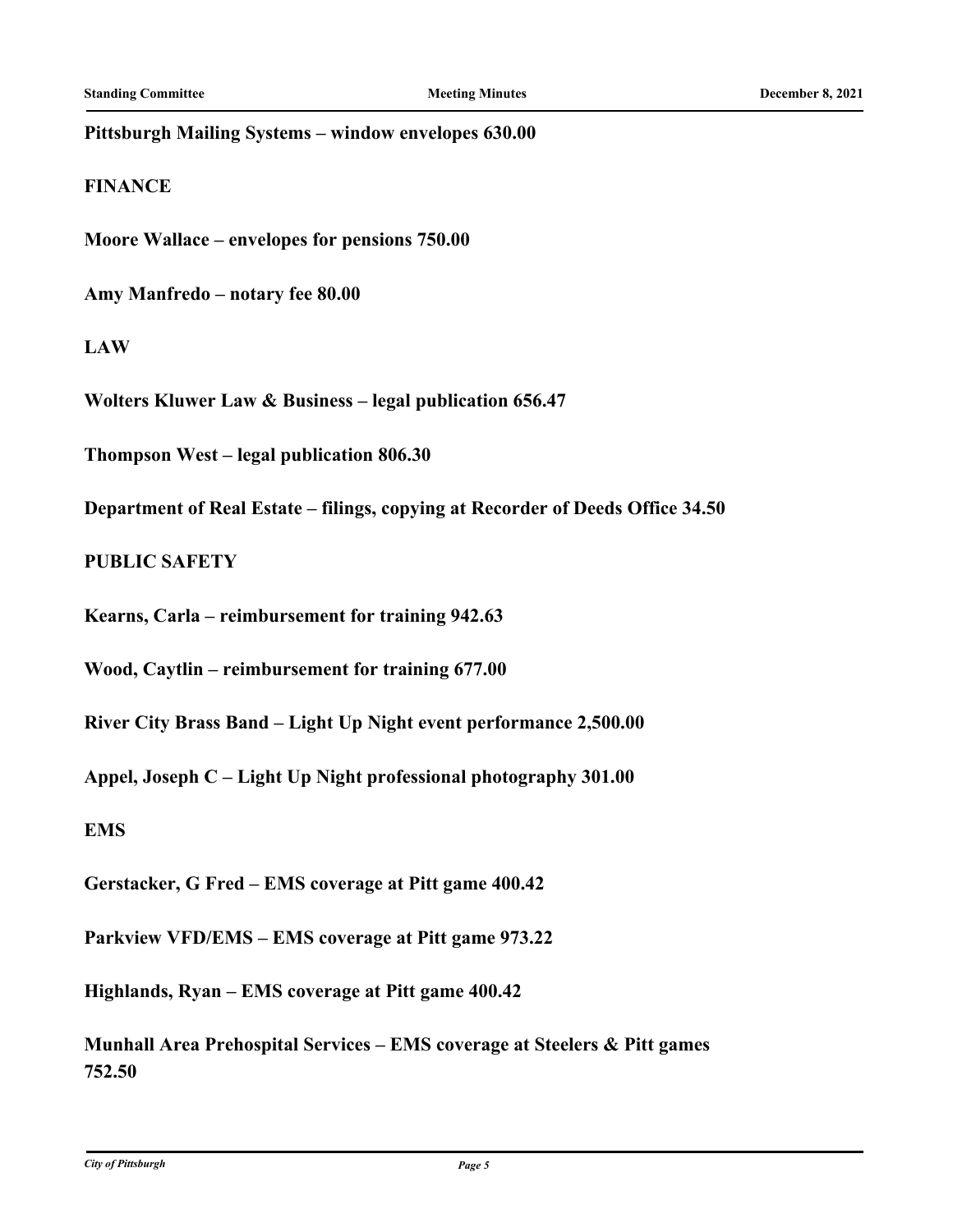### **POLICE**

**Galls – pepper spray 975.00**

**Pucci Vincent – reimbursement for training 395.00**

**Wolfe, Ronald – reimbursement for training 523.68**

**Landy, Shawn – reimbursement for training 1,012.84**

**Nelson, Kyle – reimbursement for training 1,069.84**

**McCartney Lori – training reimbursement 75.00**

**S&D Calibration Services – Accutrak calibrations 460.00**

### **OMI**

**National Internal Affairs Investigators – membership, materials, brochures 100.00**

**Assured Polygraph Services – polygraph examinations for new hires 300.00**

### **FIRE**

**Purvis Systems Inc – backup batteries for station alerting system 830.00**

**WB Mason Co Inc – water delivery 23.52**

**Hydro Test Products – hydrotest equipment 37.98**

**Lisa C Epps-Cuda – reimbursement for batteries 14.76**

**Responder Training Enterprises – hazardous materials team equipment 3,134.00**

### **PUBLIC WORKS**

*City of Pittsburgh Page 6*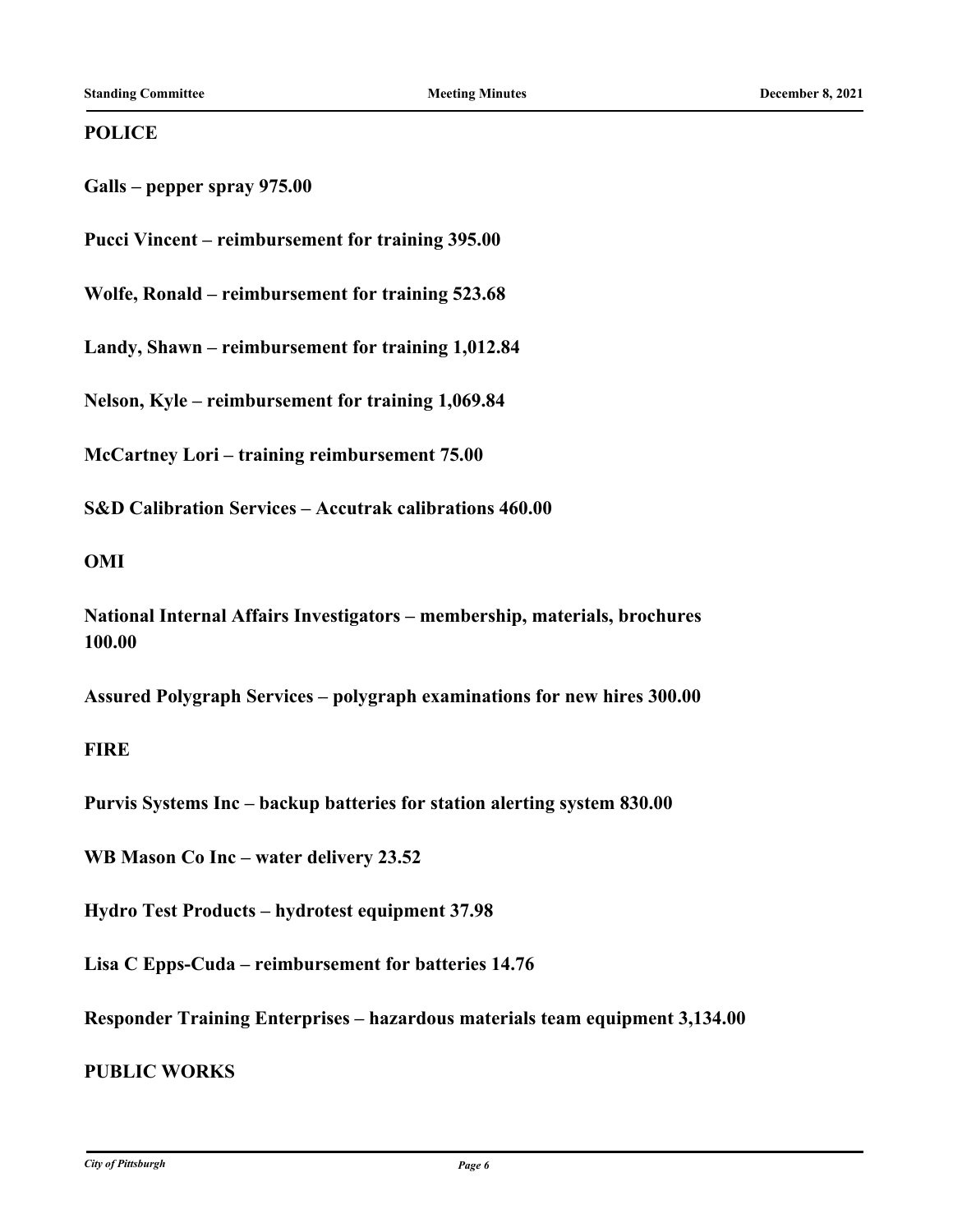**Amcom Office Systems – equipment rental 452.20**

**Coit Services Incorporated – carpet cleaning services 100.00**

**Rainbowhead Farms – catfish to stock Lake Carnegie in Highland Park 3,620.00**

### **PARKS & RECREATION**

**I&M Printing – citisports basketball shirts at community recreation centers 667.00**

**Burns A Joseph – kiln repair at Southside Market House senior center 1,214.76**

**Backa, William – advertising for Mascot Skate at Schenley Park skating rink 1,500.60**

**Allegheny Refrigeration Sales Inc – freezer/cooler/ice machine service repairs 976.16**

**Ford, Roland – summer performance/dance instruction at Highland Park 1,750.00**

### **DOMI**

**Traffic Control Products Inc – backup equipment for West End Bridge project 2,190.00**

**The Flag Factory – WWI flags for Boulevard of the Allies 840.00**

**A motion was made that this matter be Approved. The motion carried.**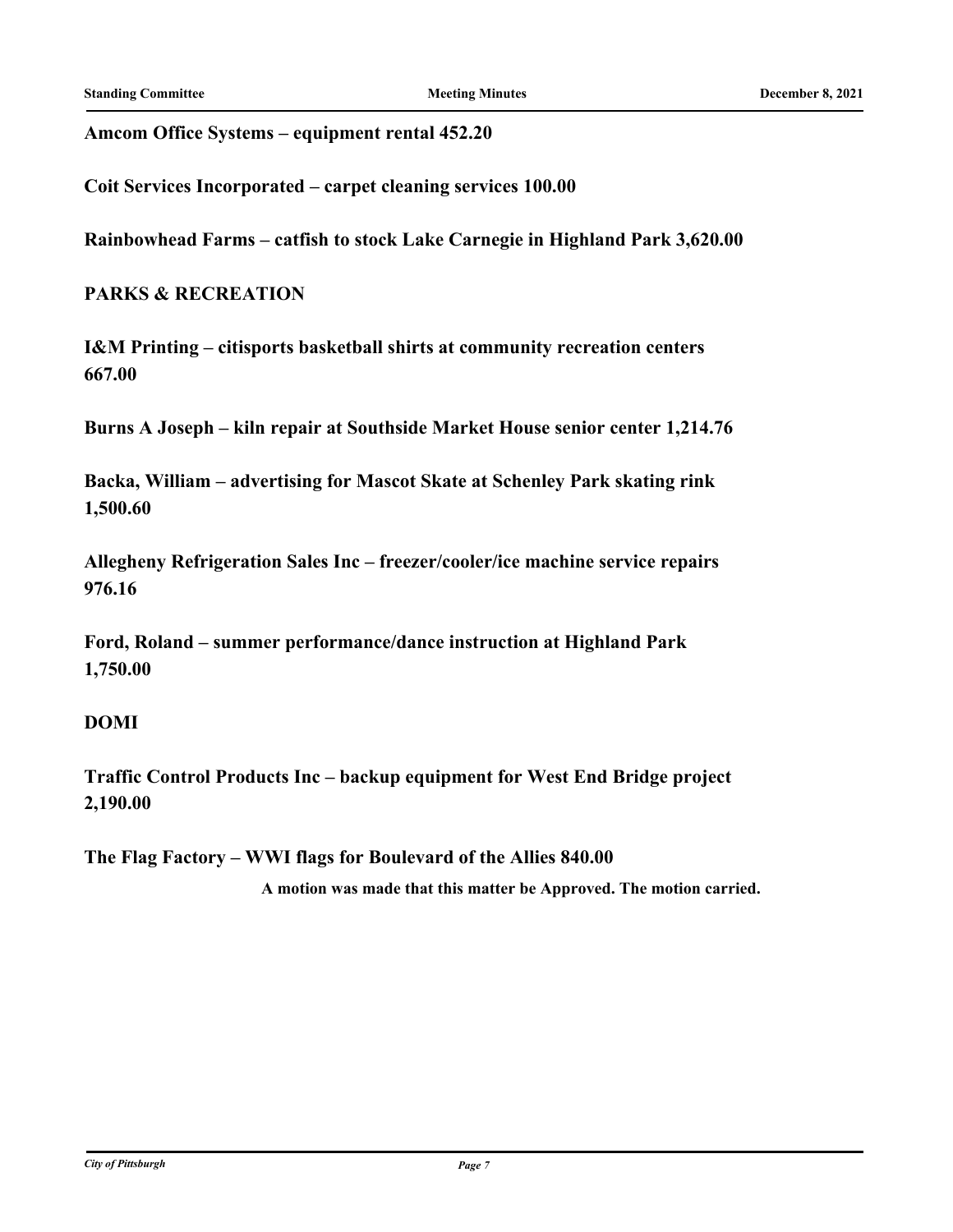### **INTRA DEPARTMENTAL TRANSFERS**

**To: The Honorable President and Members of Council**

**From: Office of Management and Budget**

**Date: 12/3/2021**

**Re: Intradepartmental transfer**

**Dear President and Members of Council:**

**Per Resolution 650 of 2020, which authorizes City Council to approve intradepartmental transfers throughout the 2021 Fiscal Year, the Office of Management and Budget would like to make the following transfer(s):**

**Department of Public Safety – Bureau of Administration**

**Amount from:**

**\$41,000.00 from 210000.53529 Protective/Investigation**

**\$20,000.00 from 210000.53901 Professional Services**

**\$61,000.00 from 210000.56151 Operational Supplies**

**Amount to:**

**\$122,000 to 210000.57501 Machinery & Equipment**

**The transfer is to cover the cost of a new x-ray scanner for the basement of the City-County Building.**

**Department of Public Safety – Bureau of Police**

**Amount from:**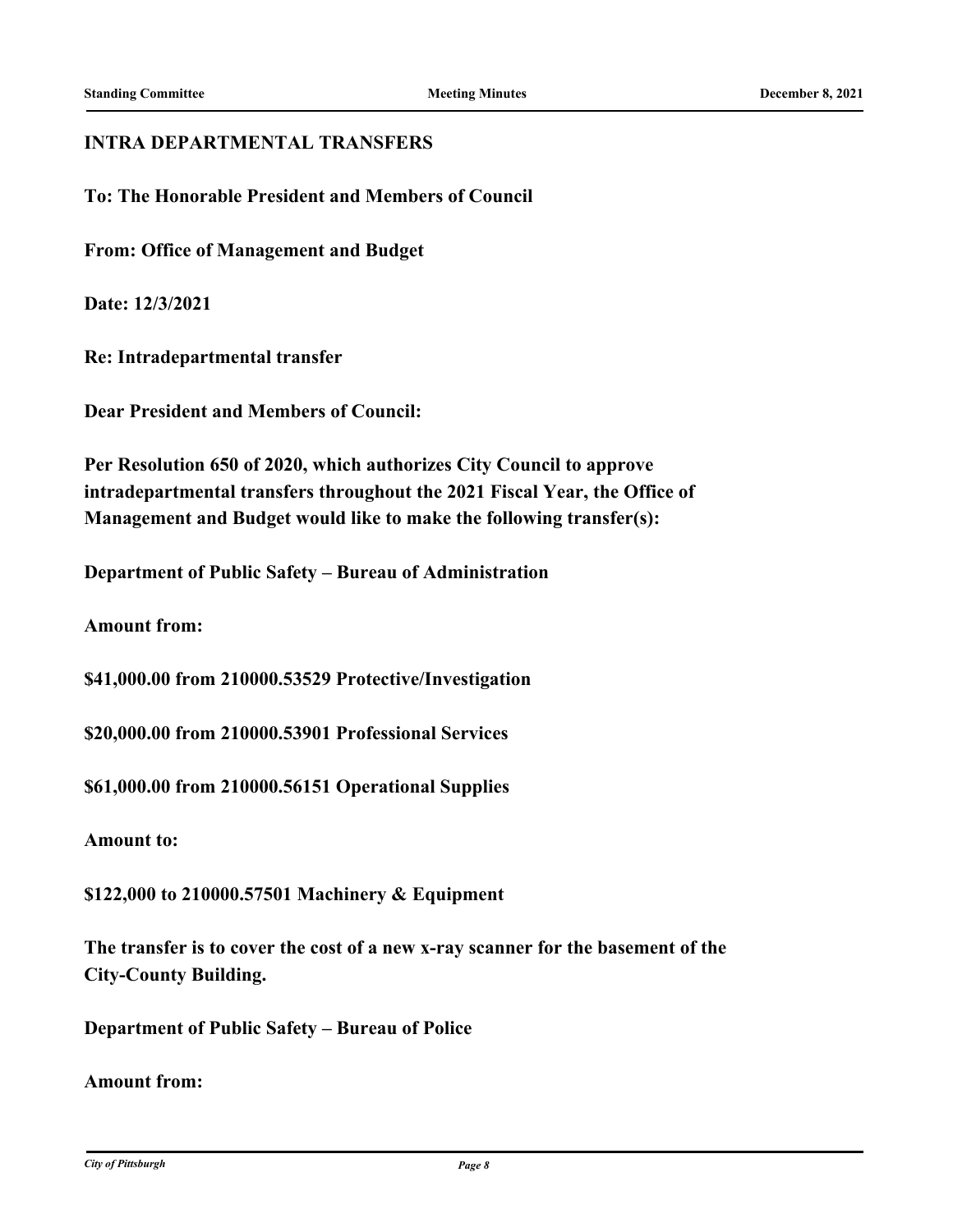### **\$20,000.00 from 230000.56151 Operational Supplies**

**Amount to:**

**\$5,000.00 to 230000.53101**

**\$15,000.00 to 230000.53301 Workforce Training**

**The transfer is to ensure that there are sufficient funds to cover end of year p-card uploads (which don't have a budget fail) and pending training reimbursements.**

**Office of Management & Budget**

**Amount from:**

**\$250,000.00 from 102200.54501 Rents Land & Building**

**Amount to:**

**\$250,000.00 to 102200.56201 Fuel**

**The transfer is necessary to cover fuel costs for city vehicles.**

**A motion was made that this matter be Approved. The motion carried.**

#### **P-CARD APPROVALS**

**A motion was made that this matter be Approved. The motion carried.**

[Item 80](http://pittsburgh.legistar.com/gateway.aspx?m=l&id=/matter.aspx?key=27192) P-Cards

*Attachments:* [Weekly Council Report 11-17-21 - 11-30-21](http://pittsburgh.legistar.com/gateway.aspx?M=F&ID=9f296800-b3a3-4b0c-87c9-cbbd84d32d25.xlsx)

### **PUBLIC SAFETY SERVICES COMMITTEE, MR. O'CONNOR, CHAIR**

### **DEFERRED PAPERS**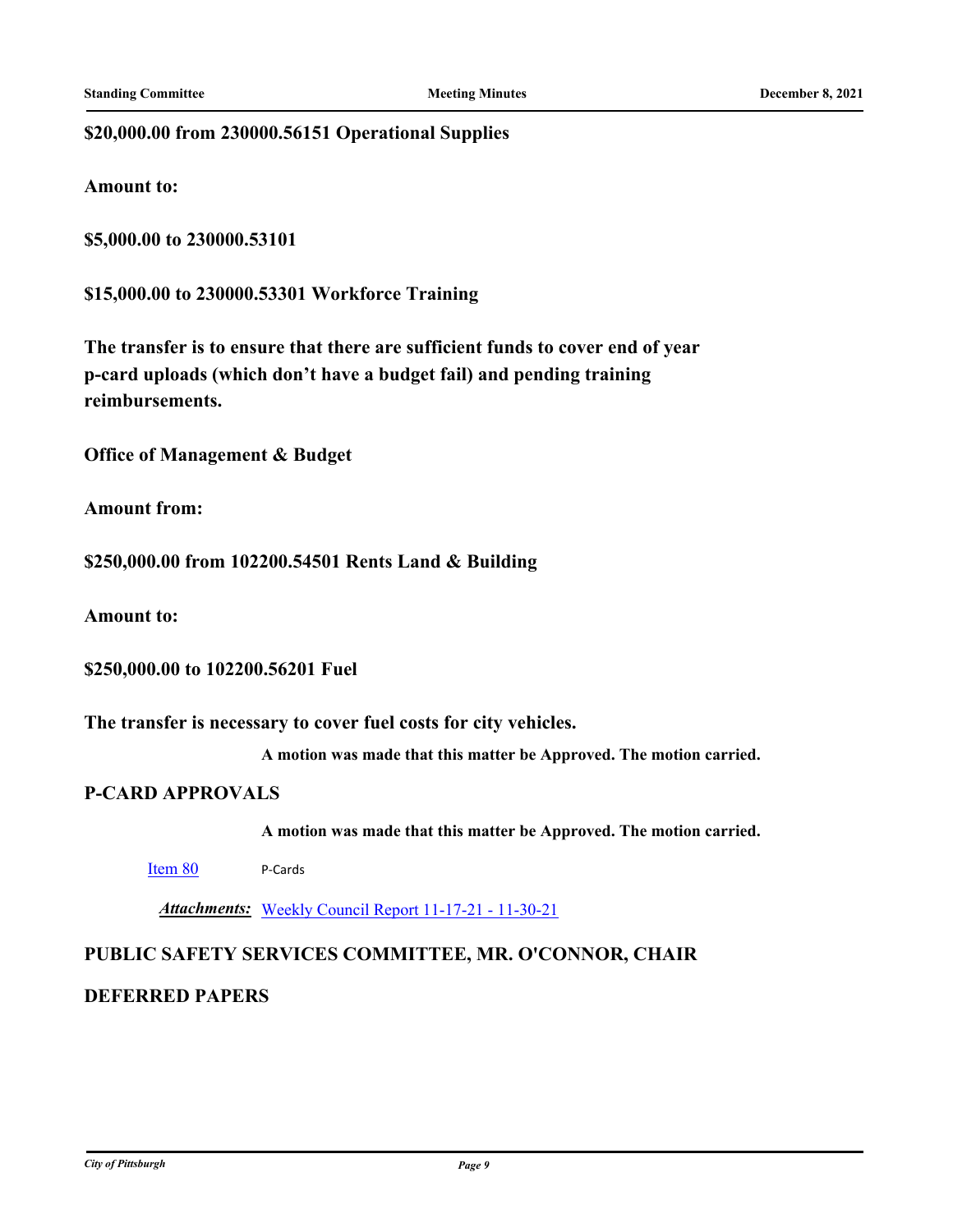| 2021-2174                        | Ordinance amending and supplementing the Pittsburgh Code of Ordinances, Title<br>Five: Traffic, Article One: Administration, Chapter 503: Enforcement and Control, by<br>adding a new section, Section 503.17: "Equitable and Fair Enforcement of Motor<br>Vehicle Laws."                                                                                    |
|----------------------------------|--------------------------------------------------------------------------------------------------------------------------------------------------------------------------------------------------------------------------------------------------------------------------------------------------------------------------------------------------------------|
|                                  | SPONSOR /S: COUNCIL MEMBER BURGESS, COUNCIL MEMBER<br>KRAUS, COUNCIL MEMBER WILSON, COUNCIL MEMBER<br>LAVELLE AND COUNCIL MEMBER STRASSBURGER                                                                                                                                                                                                                |
|                                  | A motion was made that this matter be Held in the Committee on Public<br>Safety Services, due back by 12/15/2021. The motion carried.                                                                                                                                                                                                                        |
| <b>NEW PAPERS</b>                |                                                                                                                                                                                                                                                                                                                                                              |
| 2021-2249                        | Resolution authorizing the Mayor and Director of the Department of Public Safety to<br>enter into Professional Services Agreements with Animal Friends and Humane Animal<br>Rescue of Pittsburgh for services related to the City's Spay and Neuter Program, at a<br>cost not to exceed One Hundred Forty Thousand Dollars (\$140,000.00) over two<br>years. |
|                                  | <b>Attachments:</b> 2021-2249 Cover Letter Spay and Neuter program letter                                                                                                                                                                                                                                                                                    |
|                                  | <b>Summary 2021-2249</b>                                                                                                                                                                                                                                                                                                                                     |
|                                  | A motion was made that this matter be Affirmatively Recommended. The<br>motion carried.                                                                                                                                                                                                                                                                      |
|                                  | Enactment No: 872                                                                                                                                                                                                                                                                                                                                            |
| 2021-2250                        | Resolution authorizing the Mayor and the Director of Public Safety to enter on behalf<br>of the City of Pittsburgh into a commodities agreement or agreements with Premier<br>Safety for the purchase of protective clothing for firefighters on an as-needed basis.                                                                                         |
|                                  | <b>Attachments:</b> 2021-2250 Cover Letter Premier Safety agreement letter                                                                                                                                                                                                                                                                                   |
|                                  | 2021-2250 DOC071                                                                                                                                                                                                                                                                                                                                             |
|                                  | <b>Summary 2021-2250</b>                                                                                                                                                                                                                                                                                                                                     |
|                                  | A motion was made that this matter be Affirmatively Recommended. The<br>motion carried.                                                                                                                                                                                                                                                                      |
|                                  | Enactment No: 873                                                                                                                                                                                                                                                                                                                                            |
|                                  | PUBLIC WORKS COMMITTEE, MR. COGHILL, CHAIR                                                                                                                                                                                                                                                                                                                   |
| <b>SUPPLEMENTAL - NEW PAPERS</b> |                                                                                                                                                                                                                                                                                                                                                              |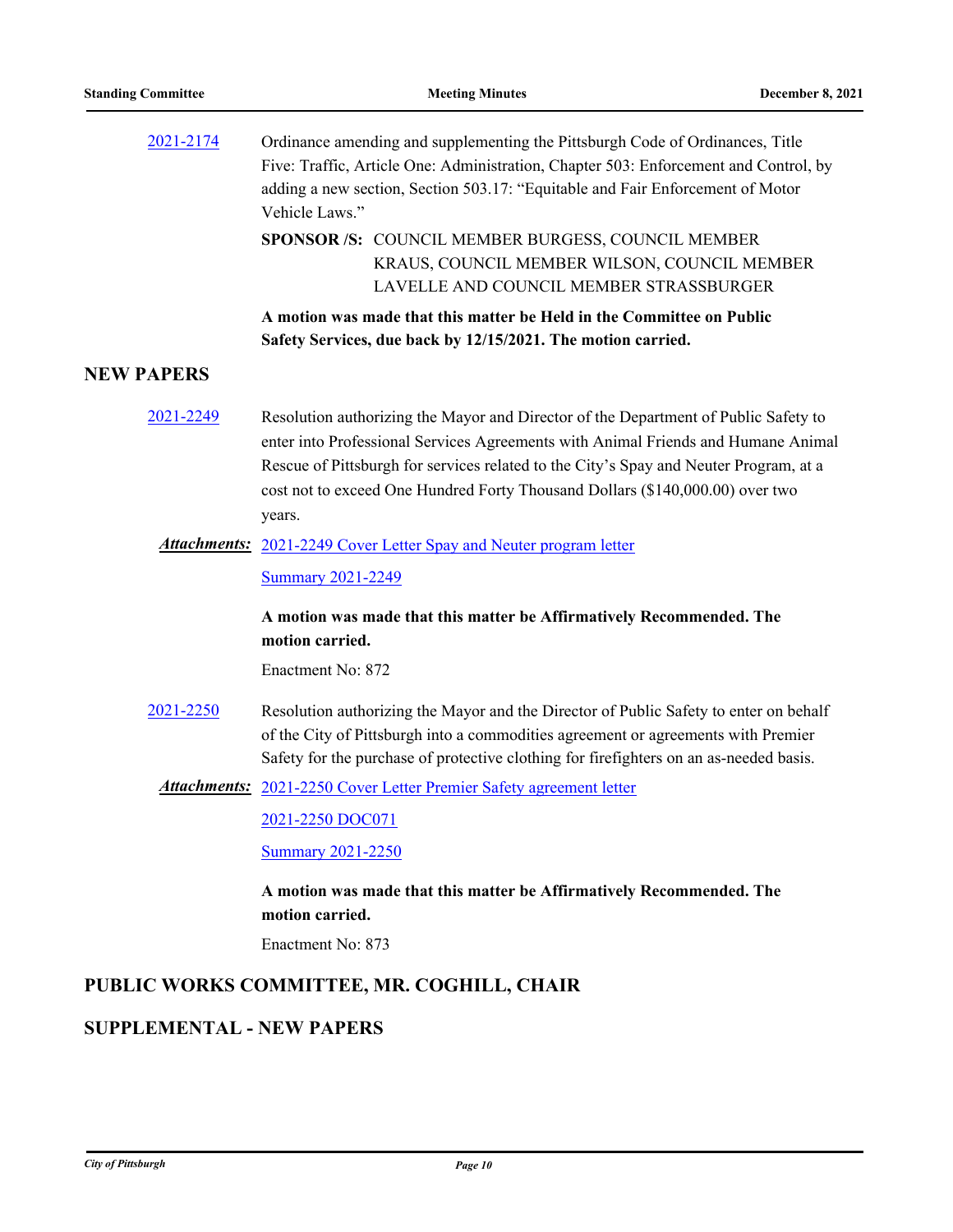[2021-2264](http://pittsburgh.legistar.com/gateway.aspx?m=l&id=/matter.aspx?key=27166) Resolution authorizing the Mayor and the Directors of the Departments of Finance, Parks and Recreation, and Public Works, to enter into an Agreement or Agreements with the Friends of Neill Log House, pursuant to which the Friends of Neill Log House will make renovations/capital improvements to the Neill Log House and will thereafter further assist with operation and maintenance of the Neill Log House and with the provision of related programs.

#### [2021-2264 Cover Letter PW Letter](http://pittsburgh.legistar.com/gateway.aspx?M=F&ID=e5a16621-031a-4be5-9cdd-8798cc579a18.PDF) *Attachments:*

#### [Summary 2021-2264](http://pittsburgh.legistar.com/gateway.aspx?M=F&ID=63d6d4b1-119c-43bb-8ced-efaffe763def.docx)

### **A motion was made that this matter be Affirmatively Recommended. The motion carried.**

Enactment No: 878

[2021-2265](http://pittsburgh.legistar.com/gateway.aspx?m=l&id=/matter.aspx?key=27167) Resolution authorizing the Mayor and the Director of the Department of Mobility and Infrastructure, on behalf of the City of Pittsburgh, to enter into an supplemental agreement with CDR Maguire, Inc., for Project Design Management Services and Reviews in connection with various City of Pittsburgh construction projects to add funding for the Construction phase of the South Side Signals project, Final Design phase of the Liberty Avenue, Penn Avenue and Smithfield Street projects, and Preliminary Engineering phase of the Swindell Bridge and Larimer Avenue Bridge and to increase the total not to exceed to One Million Nine Hundred Fifty One Thousand One Hundred and Fifty Dollars and Seventy Six Cents (\$1,951,150.76) from agreement 53121.1, an increase of Seven Hundred Twenty Six Thousand Five Hundred and Fourteen Dollars and Seventy-Seven Cents (\$726,514.77).

Attachments: 2021-2265 Cover Letter Sign CDR Maguire Amendment Supplement 2 Letter Add [Summary 2021-2265](http://pittsburgh.legistar.com/gateway.aspx?M=F&ID=00316ea2-9240-4b2b-b0e3-f7b13005edc5.docx)

> **A motion was made that this matter be Affirmatively Recommended. The motion carried.**

Enactment No: 879

#### **DEFERRED PAPERS**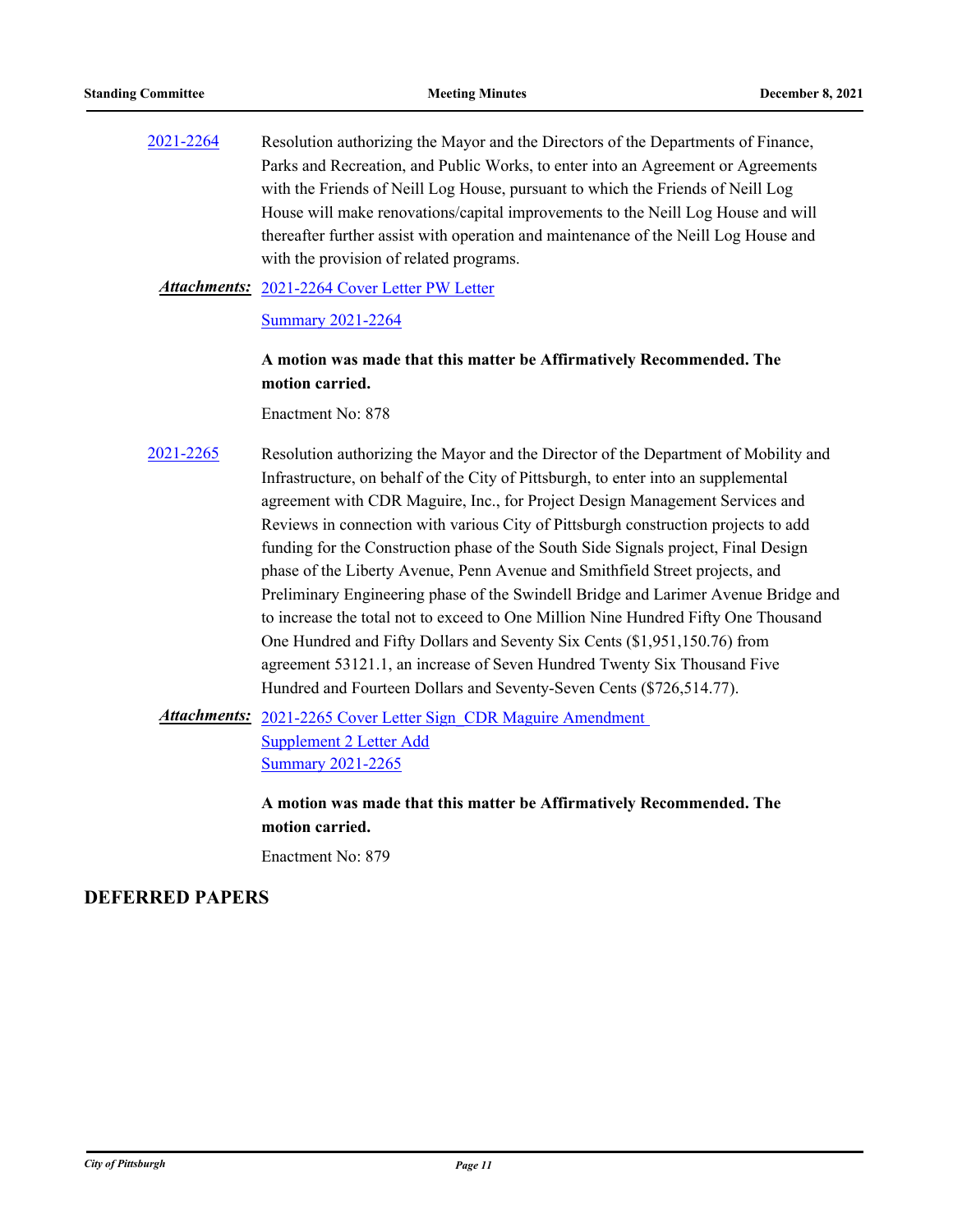[2021-1744](http://pittsburgh.legistar.com/gateway.aspx?m=l&id=/matter.aspx?key=26611) Resolution authorizing the Mayor and the Director of the Department of Public Works to enter into a Lease Agreement with the Phipps Conservatory and Botanical Garden for the City facility known the Garden Center for a period of ten (10) years an annual rental fee of One Dollar (\$1.00) per year, with the possibility of renewal.

Attachments: [2021-1744 Cover Letter-Letter -Phipps Garden Center - signed](http://pittsburgh.legistar.com/gateway.aspx?M=F&ID=46d1a619-9615-4836-8203-1da33da5987a.pdf)

[Summary 2021-1744](http://pittsburgh.legistar.com/gateway.aspx?M=F&ID=8f5a2ef3-7eec-4795-9300-988fdb4c09c0.docx)

**A motion was made that this matter be Held in the Committee on Public Works , due back by 12/15/2021. The motion carried.**

### **NEW PAPERS**

- [2021-2241](http://pittsburgh.legistar.com/gateway.aspx?m=l&id=/matter.aspx?key=27143) Resolution providing for an reimbursement agreement with the Pennsylvania Department of Transportation for costs associated with the CBD Signals Phase 4 Projects Construction Phase; providing for the payment of the costs thereof, not to exceed Six Million Two Hundred Thousand Dollars (\$6,200,000.00) This resolution serves to authorize only the Reimbursement Agreement, at a cost of Thirty Six Thousand Dollars (\$36,000.00). Future Resolutions will authorize the project specific service agreements.
	- Attachments: 2021-2241 Cover Letter Sign CBD Signals Ph. 4 Con RA Letter kal **[Summary 2021-2241](http://pittsburgh.legistar.com/gateway.aspx?M=F&ID=3a99cf54-d620-4c67-8f75-70eddbf0fcb6.docx)**

### **A motion was made that this matter be Affirmatively Recommended. The motion carried.**

Enactment No: 866

[2021-2242](http://pittsburgh.legistar.com/gateway.aspx?m=l&id=/matter.aspx?key=27144) Resolution providing for a supplemental agreement with the Larson Design Group, Inc. for costs associated with the CBD Signals Phase 3 Project; providing for the payment of the costs thereof, not to exceed Seven Hundred and Thirteen Thousand Four Hundred and Nine Dollars and Seventy Four Cents (\$713,409.74), an increase of Forty Seven Thousand Seven Hundred and Ninety Two Dollars and Forty Six Cents (\$47,792.46).

Attachments: 2021-2242 Cover Letter Sign\_CBD Signals Ph. 3 Sup Letter kal

[Summary 2021-2242](http://pittsburgh.legistar.com/gateway.aspx?M=F&ID=e86cbb46-74e0-466c-b750-611a2ff4893d.docx)

**A motion was made that this matter be Affirmatively Recommended. The motion carried.**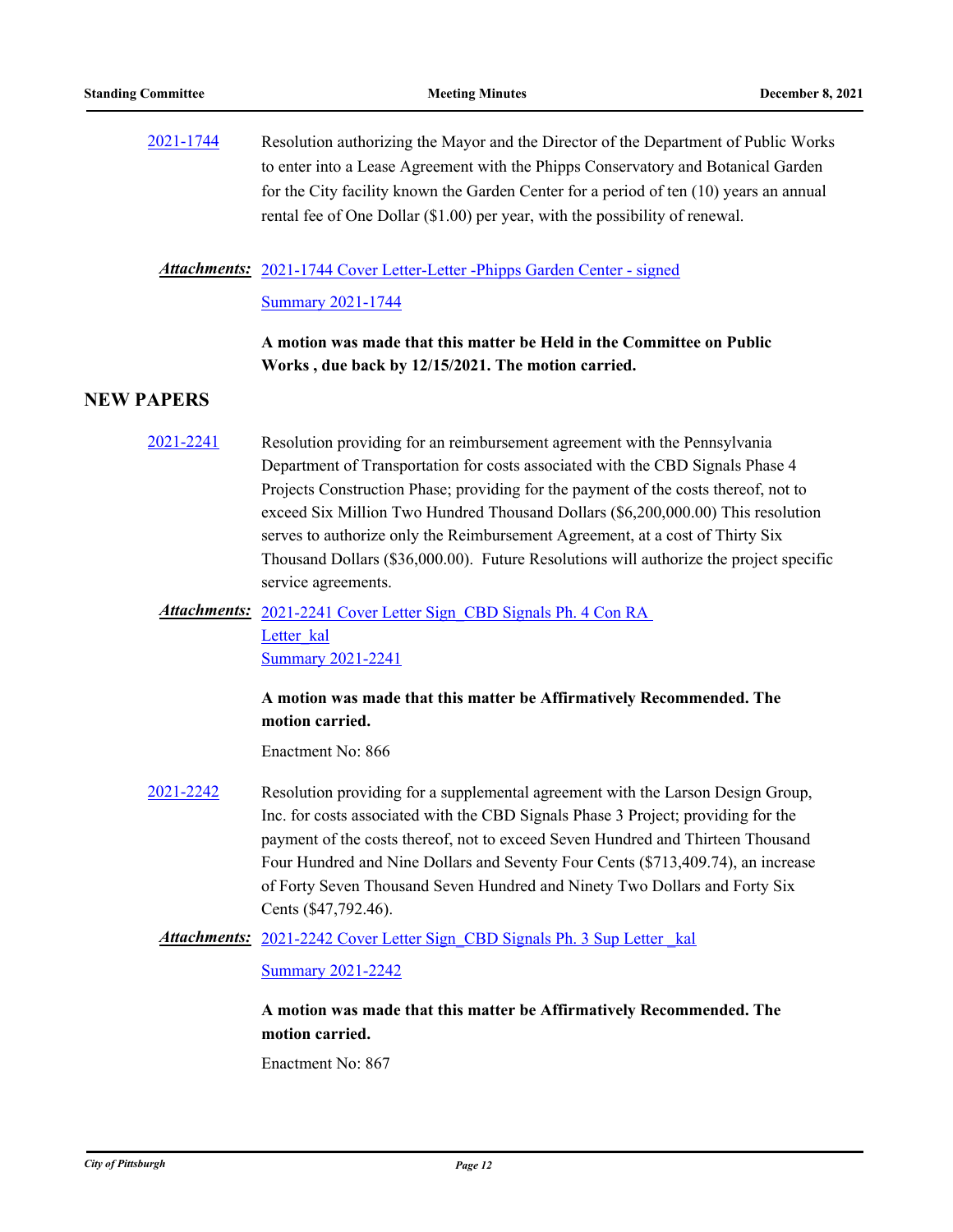[2021-2243](http://pittsburgh.legistar.com/gateway.aspx?m=l&id=/matter.aspx?key=27145) Resolution amending Resolution 519 of 2021, previously entitled "Resolution providing for an amended reimbursement agreement with the Pennsylvania Department of Transportation for costs associated with the Wenzell Avenue / Carnahan Road Intersection project; providing for the payment of the costs thereof, not to exceed Three Million Twenty Five Thousand Dollars (\$3,025,000.00) an increase of Two Hundred and Fifty One Thousand Dollars (\$251,000.00), to increase the projects construction budget. The original agreement was authorized by resolution 850 of 2017", to clarify municipal incurred and total project costs.

Attachments: [2021-2243 Cover Letter Sigh\\_Wenzell Avenue Amend RA Letter](http://pittsburgh.legistar.com/gateway.aspx?M=F&ID=c650dce8-7070-40c6-9f96-737896f6109a.pdf)

**[Summary 2021-2243](http://pittsburgh.legistar.com/gateway.aspx?M=F&ID=b3130ce4-bc8d-42a9-8a1c-b322b1a230a4.docx)** 

**A motion was made that this matter be Affirmatively Recommended. The motion carried.**

Enactment No: 868

### **HUMAN RESOURCES COMMITTEE, MR. KRAUS, CHAIR**

### **NEW PAPERS**

[2021-2247](http://pittsburgh.legistar.com/gateway.aspx?m=l&id=/matter.aspx?key=27149) Resolution providing for a Professional Service Agreement with Big Picture Lab, LLC for video production services in an amount not to exceed Ten Thousand Dollars (\$10,000.00). Of the total cost, Eight Thousand Dollars (\$8,000.00) will come from the HUD Trust Fund and Two Thousand Dollars (\$2,000.00) will come from the Commission's Community Development Block Grant funding.

Attachments: [2021-2247 Cover Letter 2021 Big Picture Lab Resolution Letter](http://pittsburgh.legistar.com/gateway.aspx?M=F&ID=e6d3729b-b27b-4659-8bac-00932b9c02b1.doc)

[Summary 2021-2247](http://pittsburgh.legistar.com/gateway.aspx?M=F&ID=bac959bc-e605-4d0e-83db-804609b5c70b.docx)

**A motion was made that this matter be Affirmatively Recommended. The motion carried.**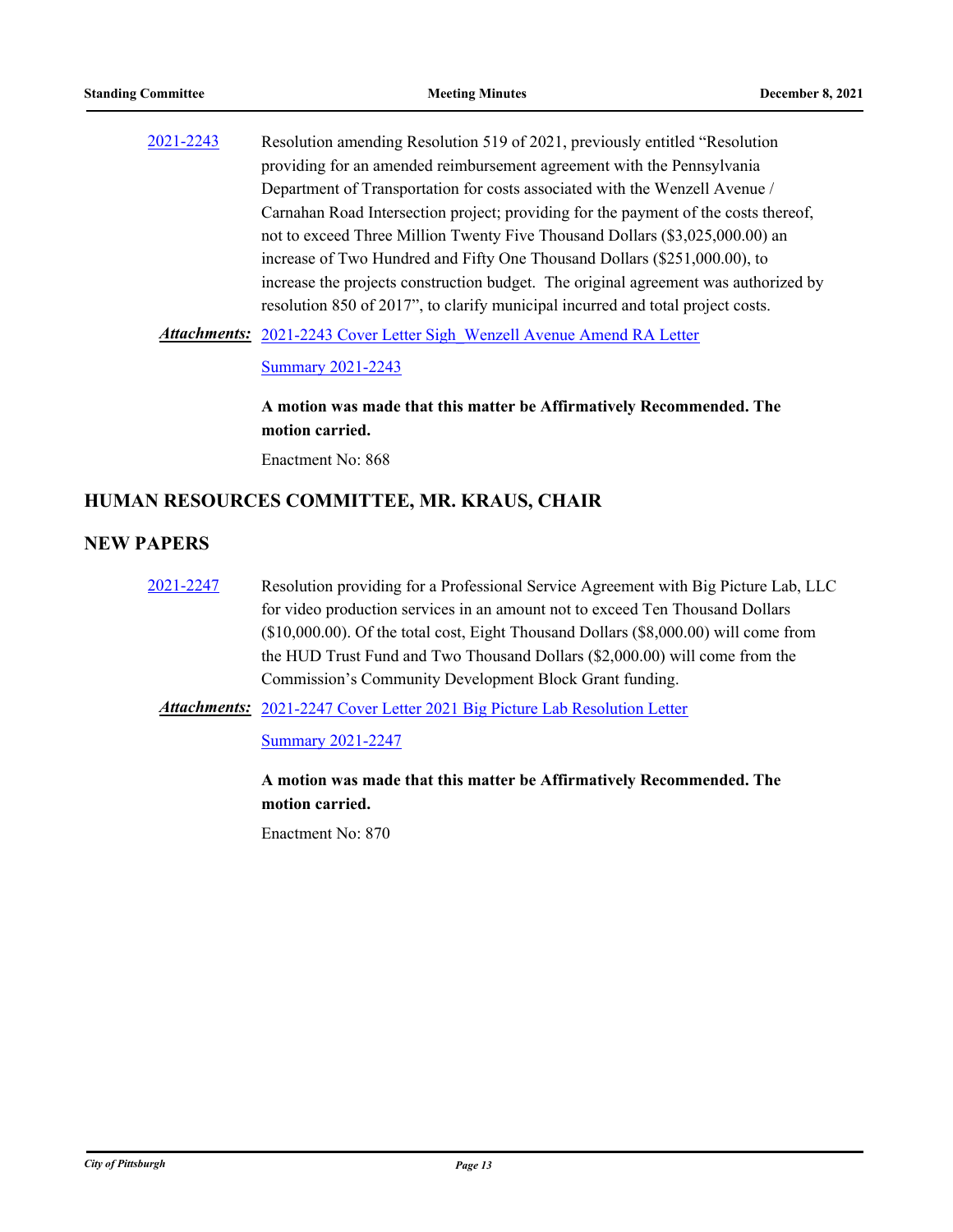# **LAND USE AND ECONOMIC DEVELOPMENT COMMITTEE, MR. WILSON, CHAIR**

### **SUPPLEMENTAL - NEW PAPERS**

- [2021-2286](http://pittsburgh.legistar.com/gateway.aspx?m=l&id=/matter.aspx?key=27188) Resolution further amending Resolution No. 840 of 2019, effective December 23, 2019, as amended, entitled "Resolution adopting and approving the 2020 Capital Budget and the 2020 Community Development Block Grant Program, and the 2020 through 2025 Capital Improvement Program" by reducing COMPREHENSIVE REVENUE MANAGEMENT SYSTEM by \$90,550 and increasing REMEDIATION OF CONDEMNED BUILDINGS by \$90,550.
	- [2021-2286 Cover Letter 2020 Demo Xfer\\_Letter 120121](http://pittsburgh.legistar.com/gateway.aspx?M=F&ID=83cb3db8-82f9-4a26-ab4c-32affc2f1b5f.docx) *Attachments:*

[Summary 2021-2286](http://pittsburgh.legistar.com/gateway.aspx?M=F&ID=fce435f6-19f1-4712-8511-a11d0cd8c0f2.docx)

### **A motion was made that this matter be Affirmatively Recommended. The motion carried.**

Enactment No: 880

#### **DEFERRED PAPERS**

- [2021-1867](http://pittsburgh.legistar.com/gateway.aspx?m=l&id=/matter.aspx?key=26737) Ordinance amending the Pittsburgh Code, Title V: Traffic, Article VII: Parking, Chapter 549: Residential Parking Permit Program, so as to clarify the administrative process for the program; provide for virtual permitting; add the permit fees to the City's annual fee book; adopt regulations for the use of Visitor Permits and Non-Resident Permits; and create the hybrid RPP area program. *(Post Agenda held 10/27/21) (Public Hearing held 11/4/21)*
	- Attachments: [2021-1867 Cover Letter-Revised Cover Letter for City Council](http://pittsburgh.legistar.com/gateway.aspx?M=F&ID=e5ebc061-e02f-4a11-a98f-e21f16e1fb0a.docx)

[Summary 2021-1867](http://pittsburgh.legistar.com/gateway.aspx?M=F&ID=6b56a2a2-45b9-4098-affa-ed66cdd9661c.docx)

**A motion was made that this matter be AMENDED. The motion carried.**

Enactment No: 55

**A motion was made that this matter be Affirmatively Recommended as Amended. The motion carried.**

Enactment No: 55

### **NEW PAPERS**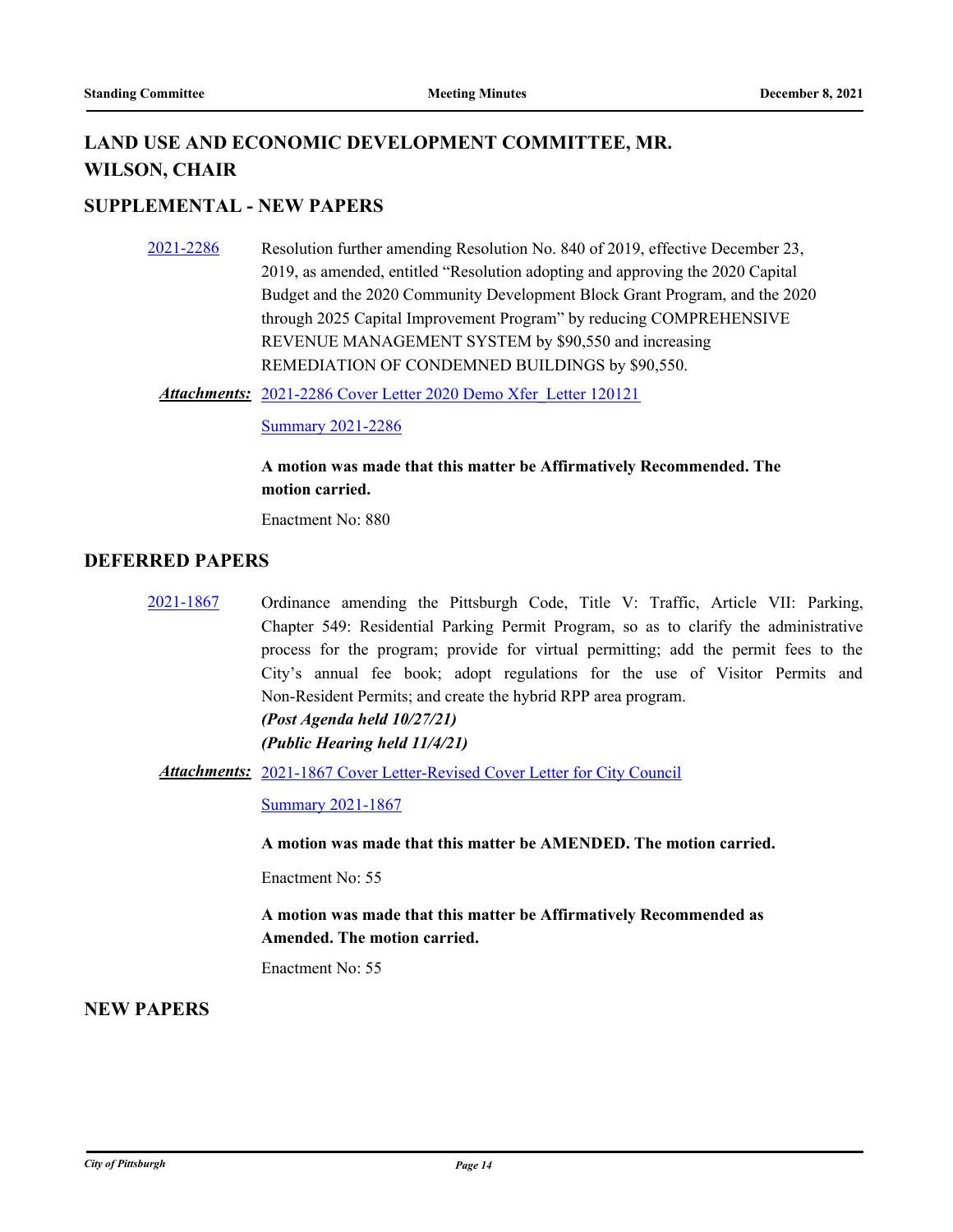[2021-2251](http://pittsburgh.legistar.com/gateway.aspx?m=l&id=/matter.aspx?key=27153) Resolution further amending Resolution No. 840 of 2019, effective December 23, 2019, as amended, entitled "Resolution adopting and approving the 2020 Capital Budget and the 2020 Community Development Block Grant Program, and the 2020 through 2025 Capital Improvement Program," so as to identify specific Public Service Grant (originally budgeted as Unspecified Local Option) projects in City Council District 9 and authorize a subsequent Agreement or Agreements for operation/administrative expenses, maintenance, purchase of equipment, and/or rehabilitation of neighborhood facilities on behalf of the residents of the City of Pittsburgh.

#### [2021-2251 Cover Letter District 9 2020](http://pittsburgh.legistar.com/gateway.aspx?M=F&ID=5183da28-b72d-4e70-b63d-59fc593be319.docx) *Attachments:*

#### **[Summary 2021-2251](http://pittsburgh.legistar.com/gateway.aspx?M=F&ID=562a11f4-3386-4a35-9328-b6b46f533ba2.docx)**

### **A motion was made that this matter be Affirmatively Recommended. The motion carried.**

Enactment No: 874

[2021-2252](http://pittsburgh.legistar.com/gateway.aspx?m=l&id=/matter.aspx?key=27154) Resolution further amending Resolution No. 647 of 2020, effective December 23, 2020, as amended, entitled "Resolution adopting and approving the 2021 Capital Budget and the 2021 Community Development Block Grant Program, and the 2021 through 2026 Capital Improvement Program," so as to identify specific Public Service Grant projects in City Council District 9 and authorize a subsequent Agreement or Agreements for operation/administrative expenses, maintenance, purchase of equipment, and/or rehabilitation of neighborhood facilities on behalf of the residents of the City of Pittsburgh.

Attachments: [2021-2252 Cover Letter District 9 2021](http://pittsburgh.legistar.com/gateway.aspx?M=F&ID=681f5dca-35fc-478b-a4d2-e76826ba9ecc.docx)

#### [Summary 2021-2252](http://pittsburgh.legistar.com/gateway.aspx?M=F&ID=8e8b9fe8-80d4-443b-9a45-cb9da90bb786.docx)

### **A motion was made that this matter be Affirmatively Recommended. The motion carried.**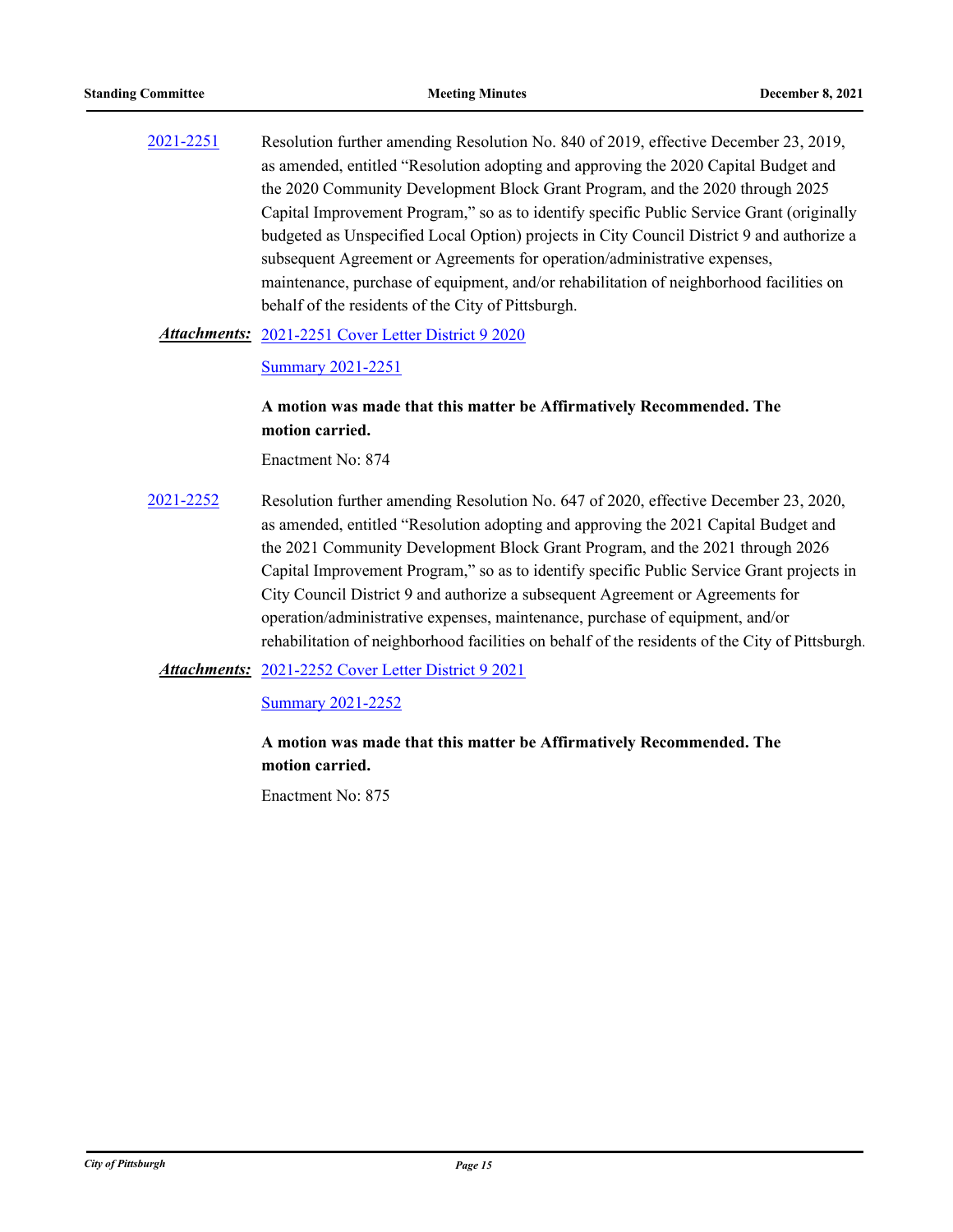[2021-2253](http://pittsburgh.legistar.com/gateway.aspx?m=l&id=/matter.aspx?key=27155) Resolution further amending Resolution No. 647 of 2020, effective December 23, 2020, as amended, entitled "Resolution adopting and approving the 2021 Capital Budget and the 2021 Community Development Block Grant Program, and the 2021 through 2026 Capital Improvement Program," so as to identify specific Public Service Grant projects in City Council District 7 and authorize a subsequent Agreement or Agreements for operation/administrative expenses, maintenance, purchase of equipment, and/or rehabilitation of neighborhood facilities on behalf of the residents of the City of Pittsburgh**.**

Attachments: 2021-2253 Cover Letter Public Service Grant PY21 D7 Legislation Letter 11.22.21 [Summary 2021-2253](http://pittsburgh.legistar.com/gateway.aspx?M=F&ID=ba35d1e4-eb37-40ac-a116-38c6158a41b7.docx)

### **A motion was made that this matter be Affirmatively Recommended. The motion carried.**

Enactment No: 876

[2021-2254](http://pittsburgh.legistar.com/gateway.aspx?m=l&id=/matter.aspx?key=27156) Resolution amending Resolution No. 832 of 2019 authorizing the Mayor and the Department of Permits, Licenses, and Inspections ("Department") to enter into an Amended Agreement or Agreements with ath Power Consulting Corporation to provide customer service and soft skills training to the Department's staff. The Amended Agreement(s) shall be in an amount not to exceed \$58,150.

### Attachments: [2021-2254 Cover Letter Legislation Letter - ath Power 2021](http://pittsburgh.legistar.com/gateway.aspx?M=F&ID=82ab3602-458a-47ad-8214-89128aa8d0e3.docx)

[2021-2254 2021 - 2022 Ath Power Consulting Waiver of](http://pittsburgh.legistar.com/gateway.aspx?M=F&ID=6c087c5a-46c5-4b5e-9a46-024bcffdc539.pdf)  Competitive Process Memo [2021-2254 ath Power Consulting Proposal - City of Pittsburgh PLI](http://pittsburgh.legistar.com/gateway.aspx?M=F&ID=6f9cc280-33cb-4f0a-83b5-ab77c9cd0522.pdf)  Training 11-9-21 [2021-2254 ath Power\\_WCP Request Form\\_PLI 9.28.21](http://pittsburgh.legistar.com/gateway.aspx?M=F&ID=eefd8bef-62c8-4fbe-a0a4-b2064de17027.pdf)

[Summary 2021-2254](http://pittsburgh.legistar.com/gateway.aspx?M=F&ID=a32d6869-15a0-4097-b08f-437b24bbafd9.docx)

**A motion was made that this matter be Affirmatively Recommended. The motion carried.**

Enactment No: 877

### **URBAN RECREATION COMMITTEE, REV. BURGESS, CHAIR**

### **NEW PAPERS**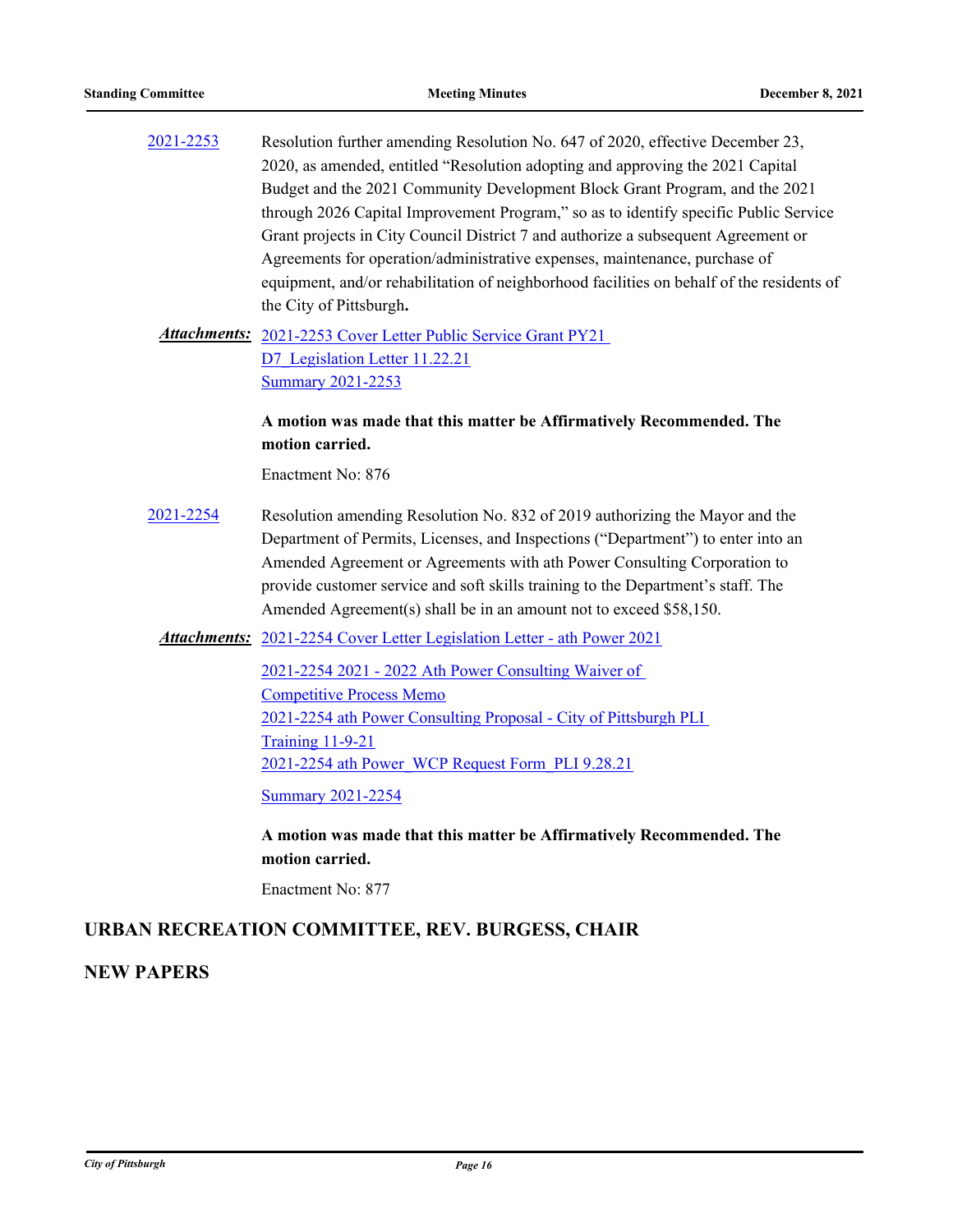[2021-2240](http://pittsburgh.legistar.com/gateway.aspx?m=l&id=/matter.aspx?key=27142) Resolution authorizing the Mayor and the Director of the Department of Public Works and the Director of the Department Parks and Recreation to enter into an amended Cooperation Agreement with the Pittsburgh Parks Conservancy with the intent of extending and expanding the term and scope of the existing agreement.

Attachments: 2021-2240 Cover Letter PPC MOU Update 2021 Letter to Council **[Summary 2021-2240](http://pittsburgh.legistar.com/gateway.aspx?M=F&ID=5d705ca5-cd3a-4ab6-988d-d9d7d6657b29.docx)** 

#### **A motion was made that this matter be AMENDED. The motion carried.**

Enactment No: 865

**A motion was made that this matter be Affirmatively Recommended as Amended. The motion carried.**

Enactment No: 865

## **INNOVATION, PERFORMANCE AND ASSET MANAGEMENT COMMITTEE, MRS. STRASSBURGER, CHAIR**

### **DEFERRED PAPERS**

|           | A motion was made that this matter be Affirmatively Recommended. The                                                                                                                                                                                                              |
|-----------|-----------------------------------------------------------------------------------------------------------------------------------------------------------------------------------------------------------------------------------------------------------------------------------|
|           | <b>Summary 2021-2161</b>                                                                                                                                                                                                                                                          |
|           | <b>Attachments:</b> 2021-2161 Cover Letter-Comcast letter Nov 2021 - signed                                                                                                                                                                                                       |
| 2021-2161 | Resolution authorizing the City of Pittsburgh to enter into a cable franchise agreement<br>and certain subsidiary agreements for other services arising from the cable franchise<br>agreement with Comcast Cable Communications Management, LLC.<br>(Public Hearing held 12-6-21) |
|           | A motion was made that this matter be Held in Committee to the Committee<br>on Innovation, Performance and Asset Management, due back by 12/29/2021.<br>The motion carried.                                                                                                       |
|           | SPONSOR /S: COUNCIL MEMBER BURGESS                                                                                                                                                                                                                                                |
|           | 1983.                                                                                                                                                                                                                                                                             |
|           | meetings of City Council, and to reflect various changes in the City's Departmental<br>organization structure and other changes to reflect technological innovations since                                                                                                        |
|           | responsibilities of the Department of Innovation and Performance with respect to                                                                                                                                                                                                  |
|           | Bureau of Cable Communications, Department of Public Works, broadcast all of<br>Council's regular legislative sessions, standing committee meetings;", setting forth the                                                                                                          |
|           | effective January 20, 1983, titled, "Resolution authorizing and directing that the                                                                                                                                                                                                |
| 2020-0521 | Resolution repealing, amending and re-enacting Resolution Number 18 of 1983,                                                                                                                                                                                                      |

**motion carried.**